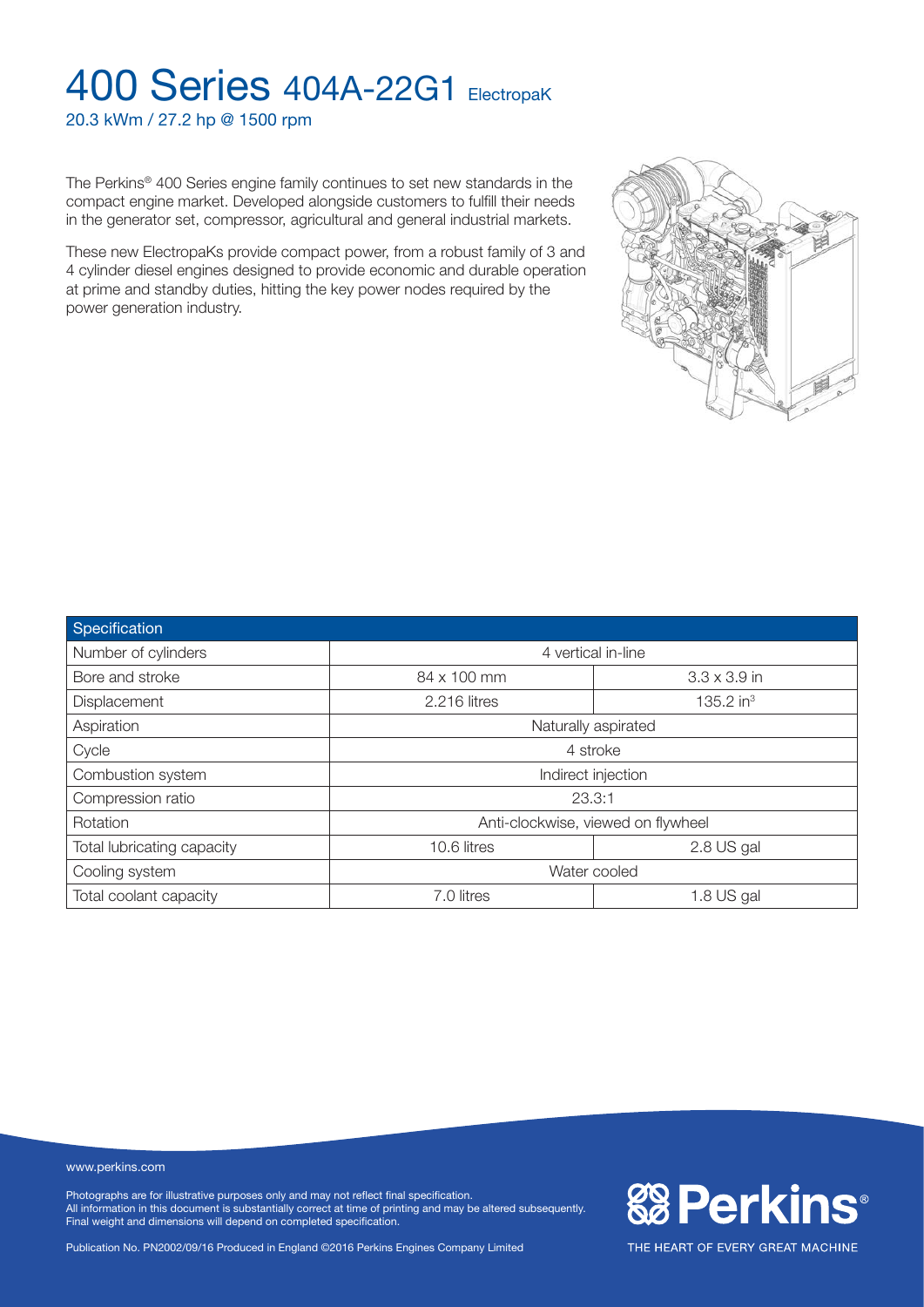20.3 kWm / 27.2 hp @ 1500 rpm

### Features and benefits

#### Powered by your needs

• The 404A-22G1 ElectropaK is a powerful but quiet 2.2 litre naturally aspirated 4-cylinder compact package

#### Compact, clean, efficient power

• Design features on the 400D range of ElectropaKs ensures clean rapid starting in all conditions whilst delivering impressive performance with low operating costs in a small, efficient package size

#### Lower operating costs

- Approved for operation on biodiesel\* concentrations of up to 20%
- Oil and filter changes are 500 hours, dependent on load factor
- Engine durability and reliability, the warranty offering and ease of installation combine to drive down the cost of ownership

#### Product support

- With highly trained Perkins distributors in thousands of communities in over 180 countries, you are never far away from expert product knowledge, genuine parts and a range of advanced diagnostic technology for keeping your engine in peak condition
- To find your local distributor: www.perkins.com/distributor

\*Subject to conformance with ASTM D6751 and EN14214

www.perkins.com

Photographs are for illustrative purposes only and may not reflect final specification. All information in this document is substantially correct at time of printing and may be altered subsequently. Final weight and dimensions will depend on completed specification.



Publication No. PN2002/09/16 Produced in England ©2016 Perkins Engines Company Limited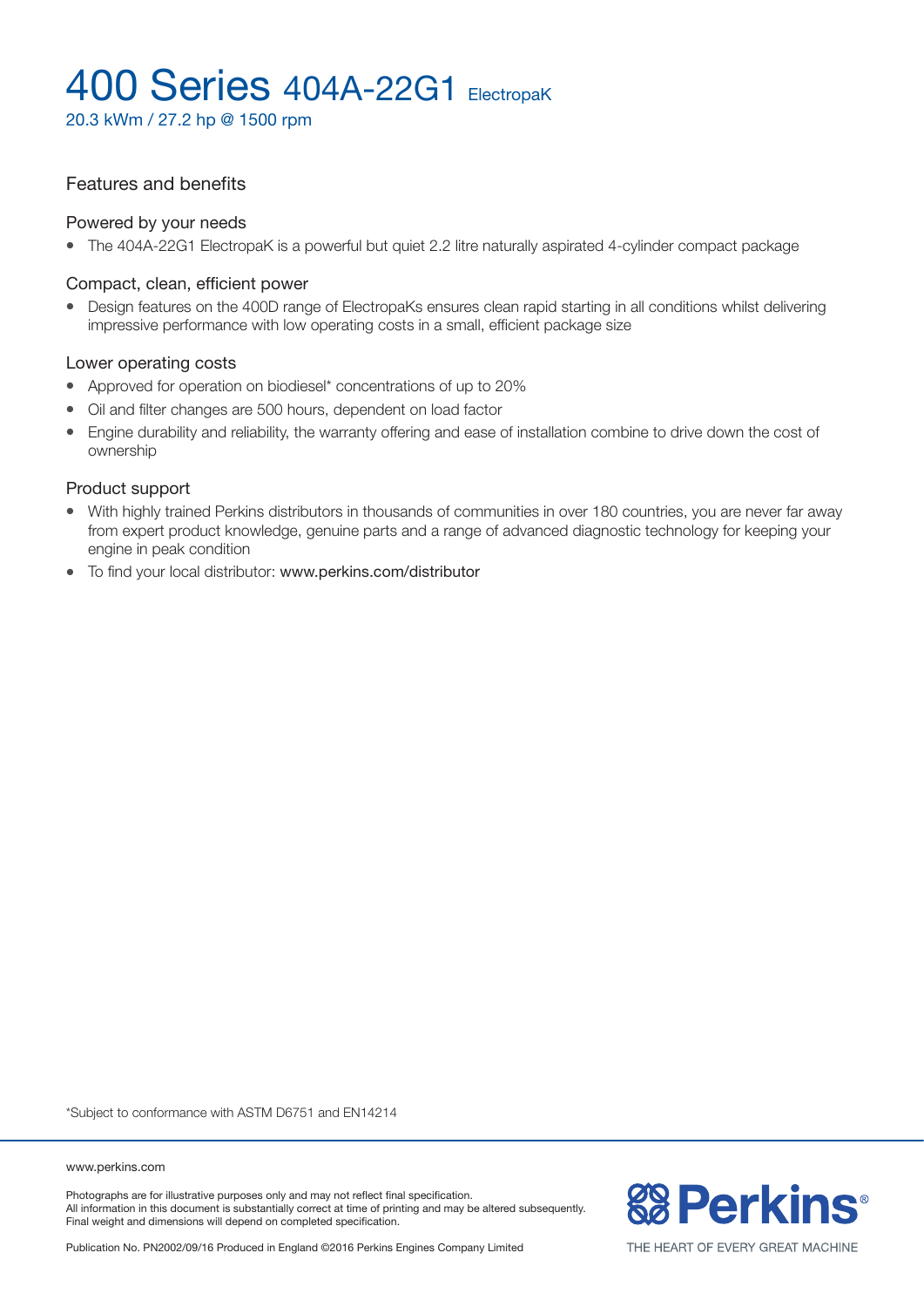20.3 kWm / 27.2 hp @ 1500 rpm

### Technical information

#### Air inlet

• Mounted air filter

#### Fuel system

- Mechanically governed cassette type fuel injection pump
- Split element fuel filter

#### Lubrication system

- Wet steel sump with filler and dipstick
- Spin-on full-flow lub oil filter

### Cooling system

- Thermostatically-controlled system with belt driven coolant pump and pusher fan
- Mounted radiator, piping and guards

### Electrical equipment

- 12 volt starter motor and 12 volt 15 amp alternator with DC output
- Oil pressure and coolant temperature switches
- 12 volt shut-off solenoid energised to run
- Glow plug cold start aid and heater/starter switch

### Flywheel and housing

- 1500 rpm
- High inertia flywheel to SAE J620 Size 190.5 mm  $(7\frac{1}{2}$  in) Heavy
- Flywheel housing SAE 4 Long

### Mountings

• Front and rear engine mounting bracket

### Optional equipment

• Parts book

### Option groups

A selection of optional items is available to enable you to prepare a specification precisely matched to your needs.

www.perkins.com

Photographs are for illustrative purposes only and may not reflect final specification. All information in this document is substantially correct at time of printing and may be altered subsequently. Final weight and dimensions will depend on completed specification.



Publication No. PN2002/09/16 Produced in England ©2016 Perkins Engines Company Limited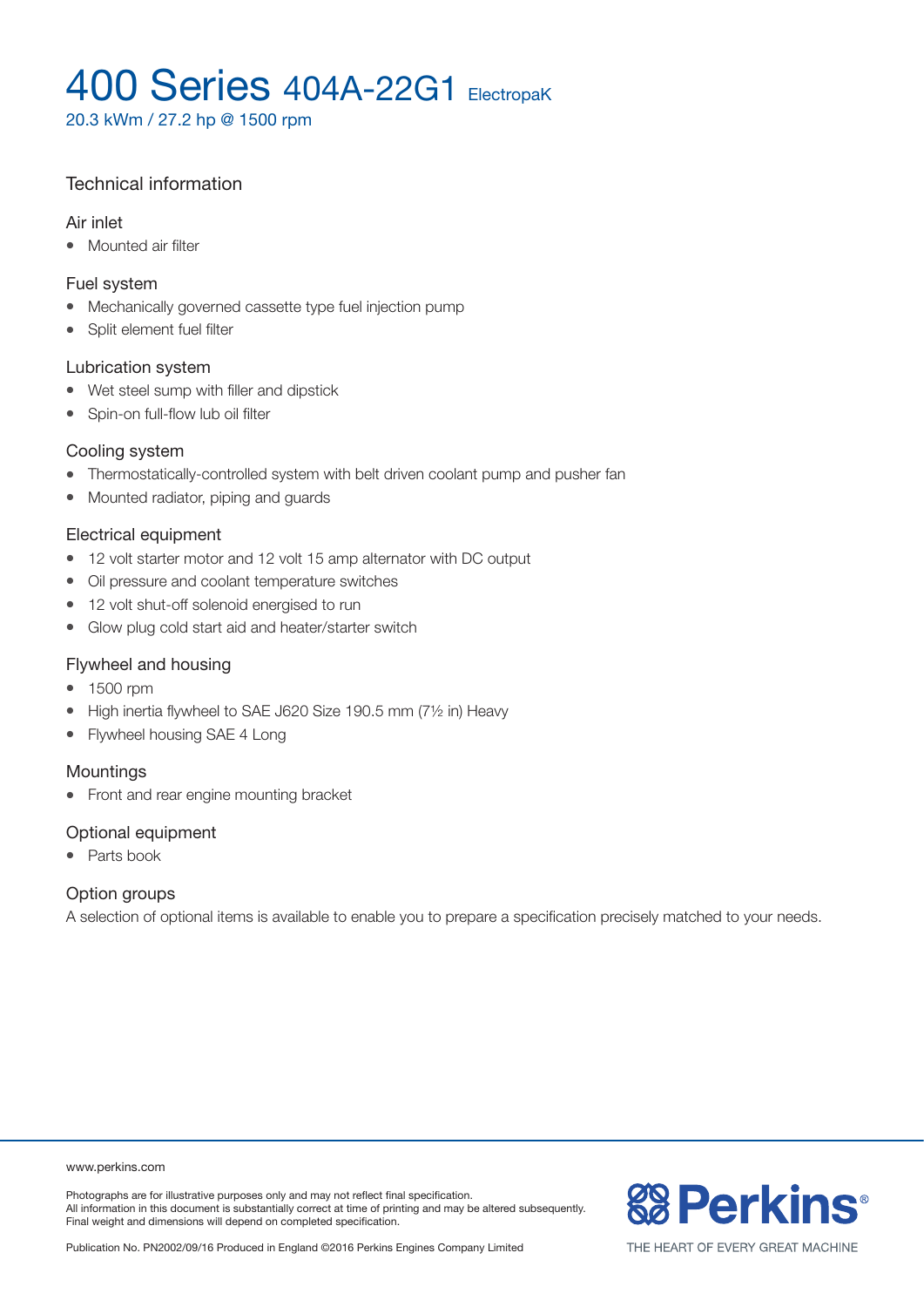20.3 kWm / 27.2 hp @ 1500 rpm



| Engine package weights and dimensions |        |           |  |  |  |
|---------------------------------------|--------|-----------|--|--|--|
| Length                                | 948 mm | 37.3 in   |  |  |  |
| Width                                 | 498 mm | $19.6$ in |  |  |  |
| Height                                | 841 mm | 33.1 in   |  |  |  |
| Weight (dry)                          | 242 kg | 533 lb    |  |  |  |

www.perkins.com

Photographs are for illustrative purposes only and may not reflect final specification. All information in this document is substantially correct at time of printing and may be altered subsequently. Final weight and dimensions will depend on completed specification.

Publication No. PN2002/09/16 Produced in England ©2016 Perkins Engines Company Limited